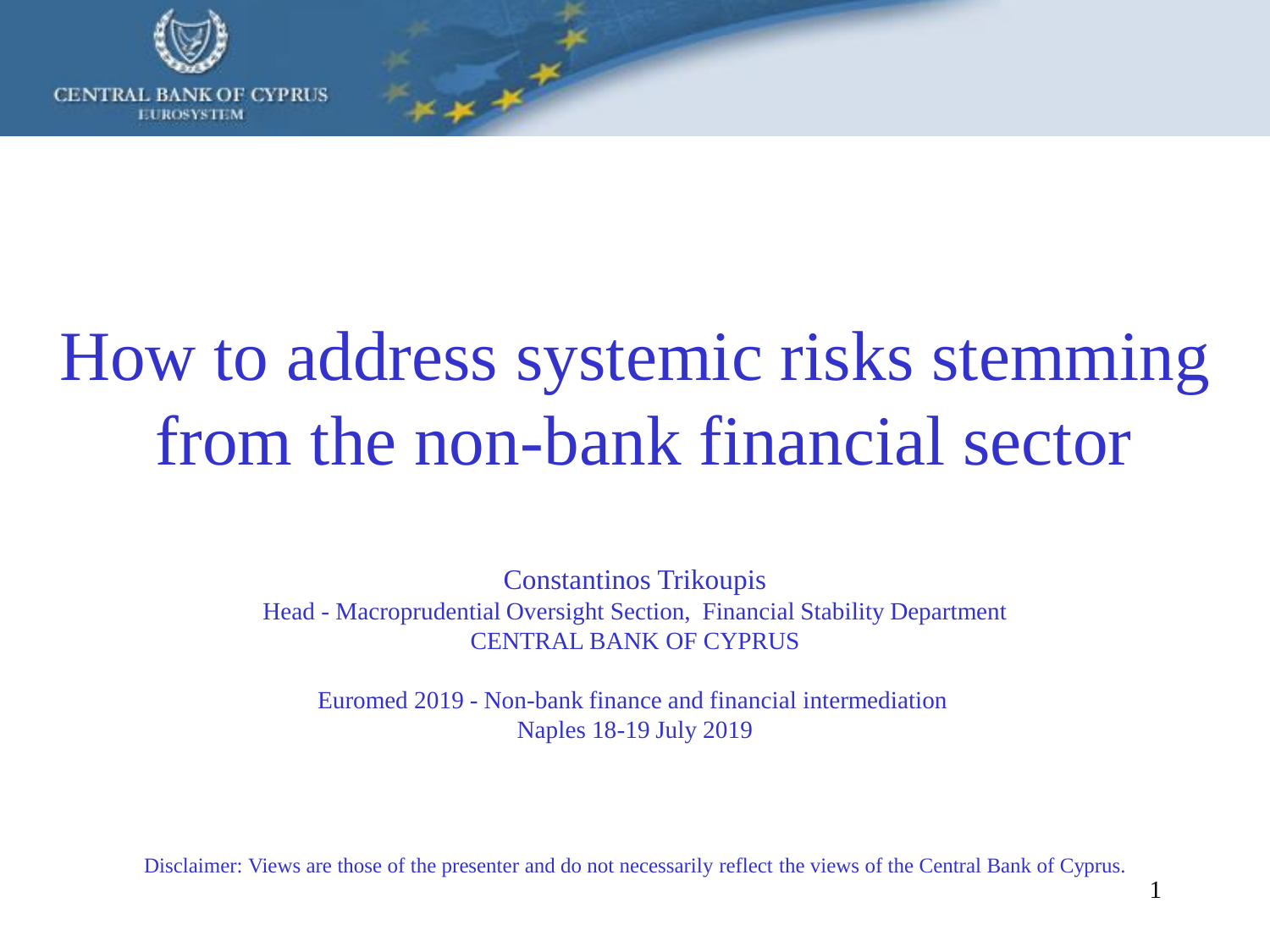

- 1. Introduction
- 2. Sources of systemic risk from the non-bank financial sector
- 3. Policy options to address systemic risks from non-bank intermediation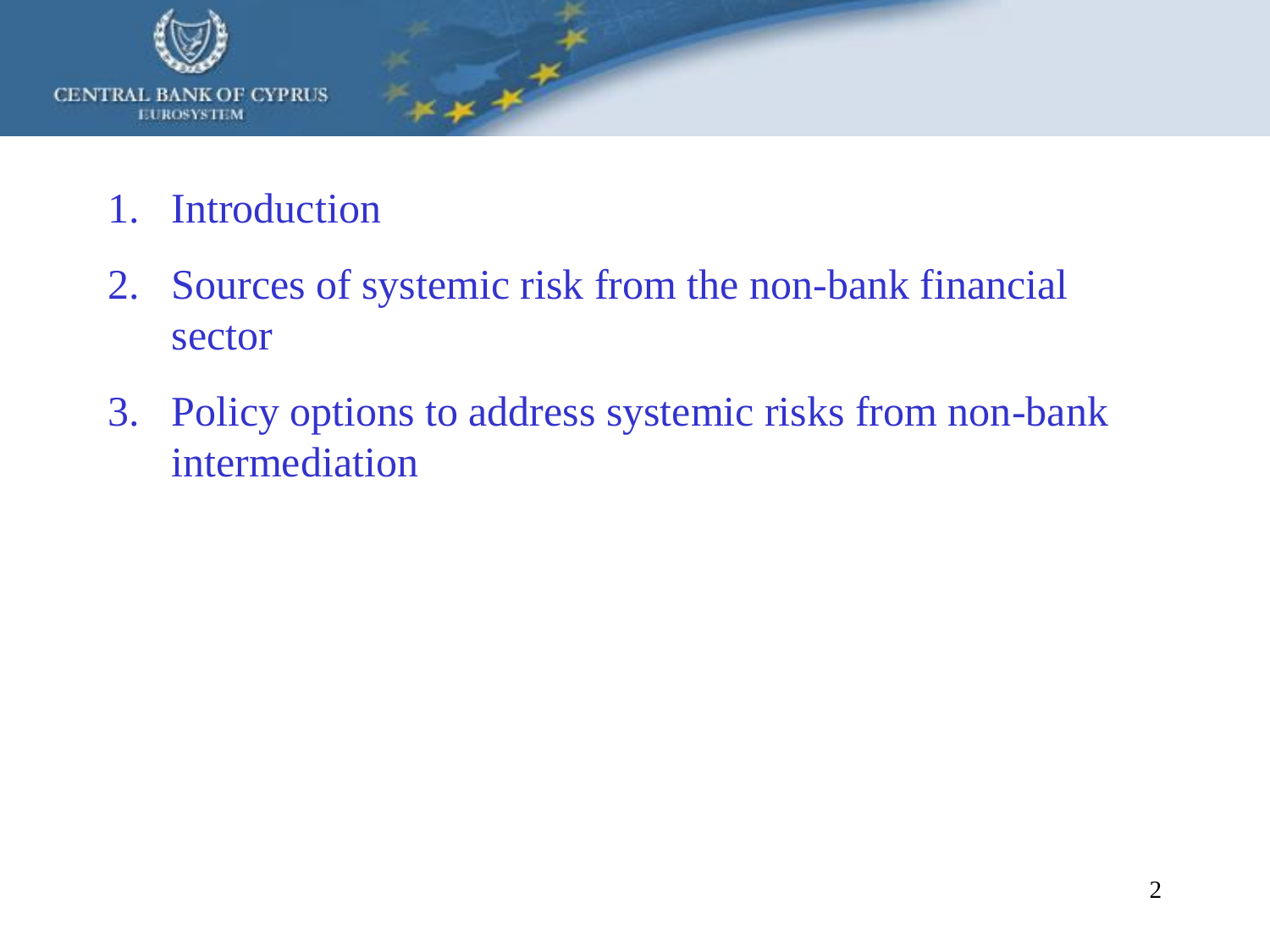



#### 1. Introduction

 $x^*$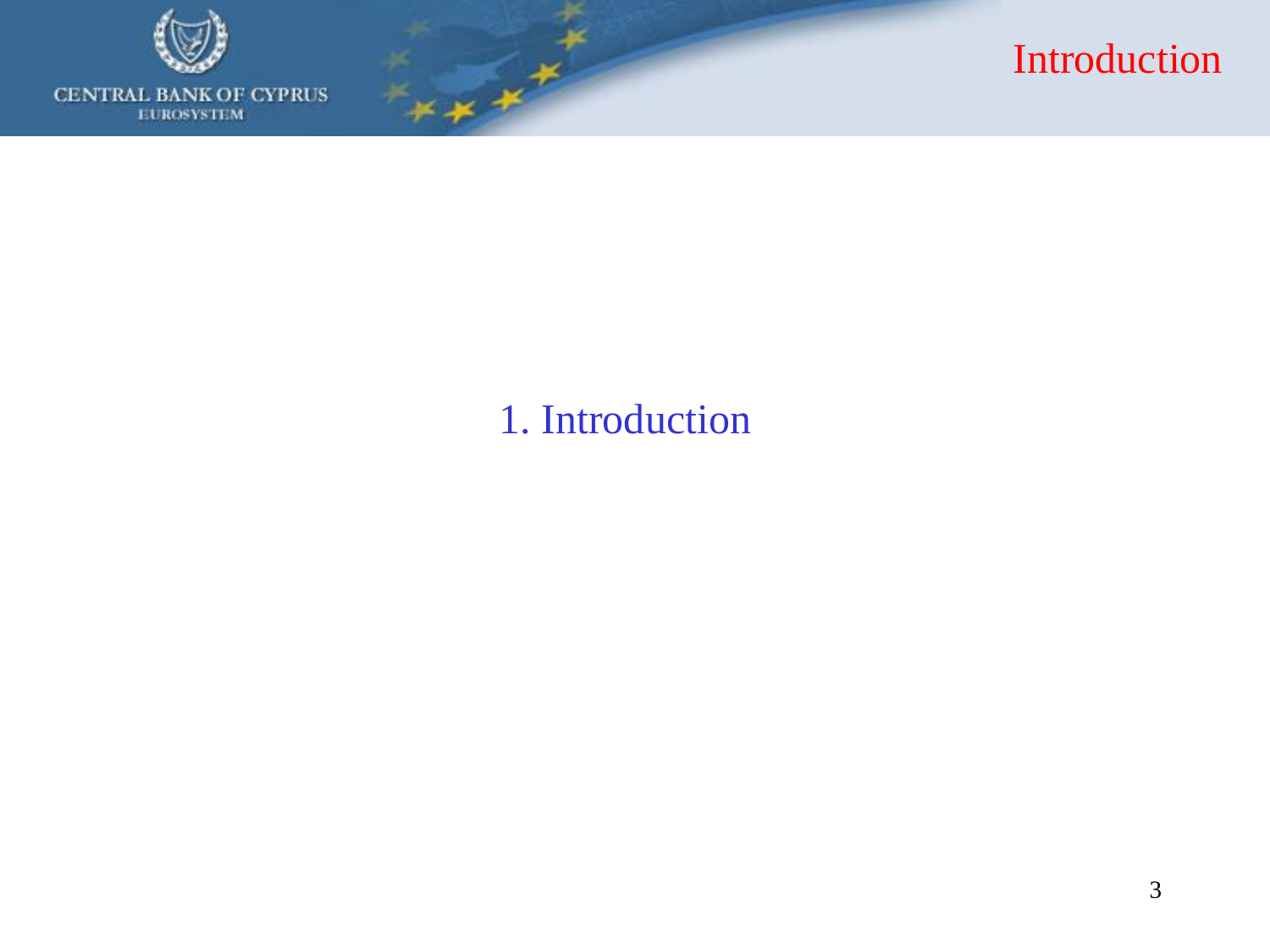

**EUROSYSTEM** 

CENTRAL BA

OF CYPRUS

Introduction

#### Systemic risk

"A *risk of disruption to financial services that is caused by an impairment of all or parts of the financial system and has the potential to have serious negative consequences for the real economy.*" (IMF, BIS and FSB, 2009)

"*A risk of disruption in the financial system with the potential to have serious negative consequences for the internal market and the real economy."* (The ESRB Regulation (2010))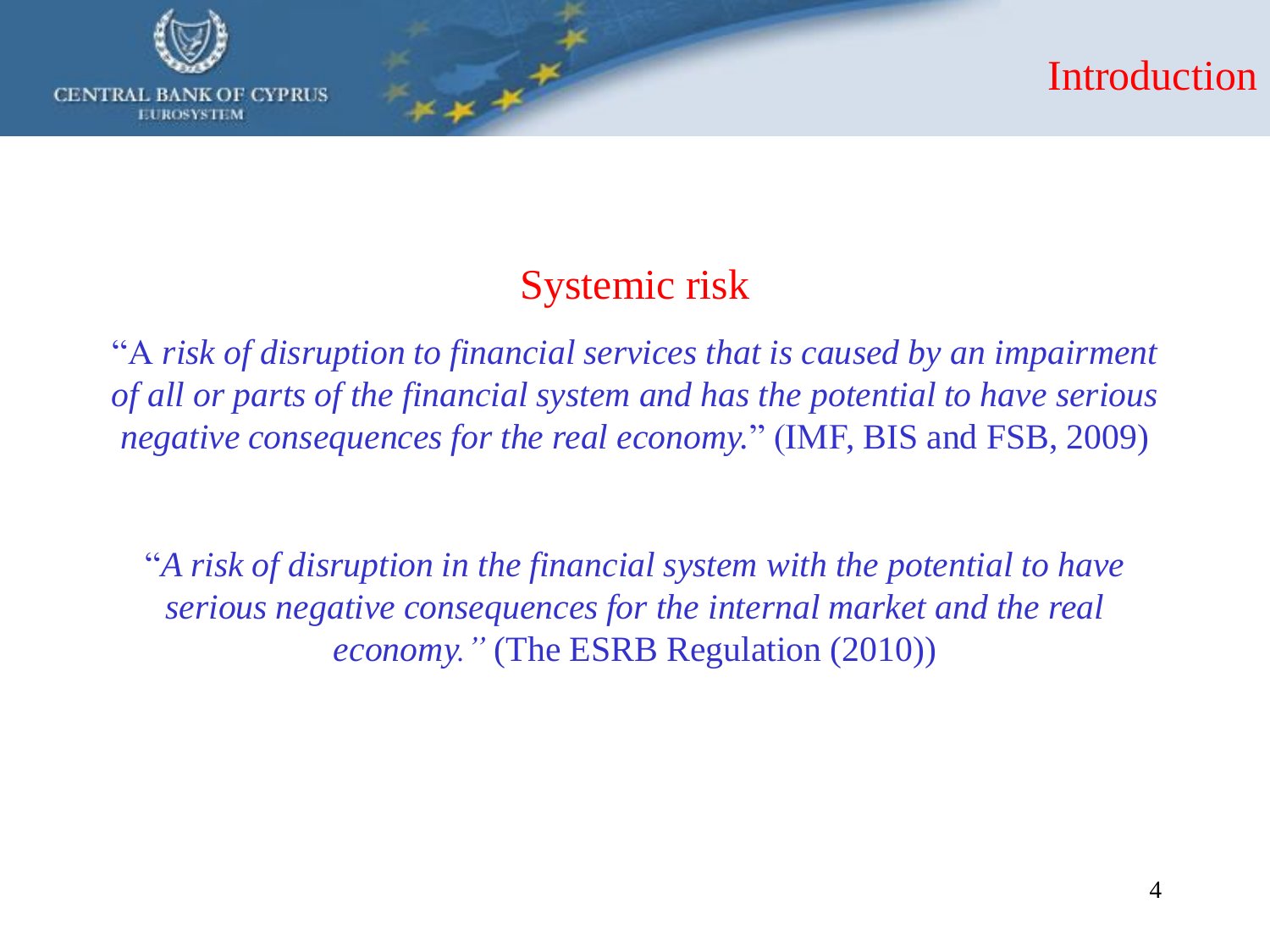

#### Introduction

#### Cyprus Financial Sector (billion €)

|                                   | $Dec-12$      | Dec-18 |
|-----------------------------------|---------------|--------|
| Monetary financial institutions   | 137           | 82     |
| Investment firms                  | 13            | 16     |
| Non-money market investment funds | $\mathcal{P}$ | 5      |
| Insurance corporations            | 3             | 3      |
| <b>Pension funds</b>              | 5             | 3      |
| Total financial sector            | 160           | 109    |
| Total non-bank financial sector   | 23            | 27     |
| Cyprus GDP                        | 19            | 21     |

#### Cyprus Financial Sector in 2012 (inner ring) and in 2018 (outer ring)



- **Monetary financial institutions**
- **Non-money market investment funds**
- $\blacksquare$  Investment firms
- **Insurance corporations**
- **Pension funds**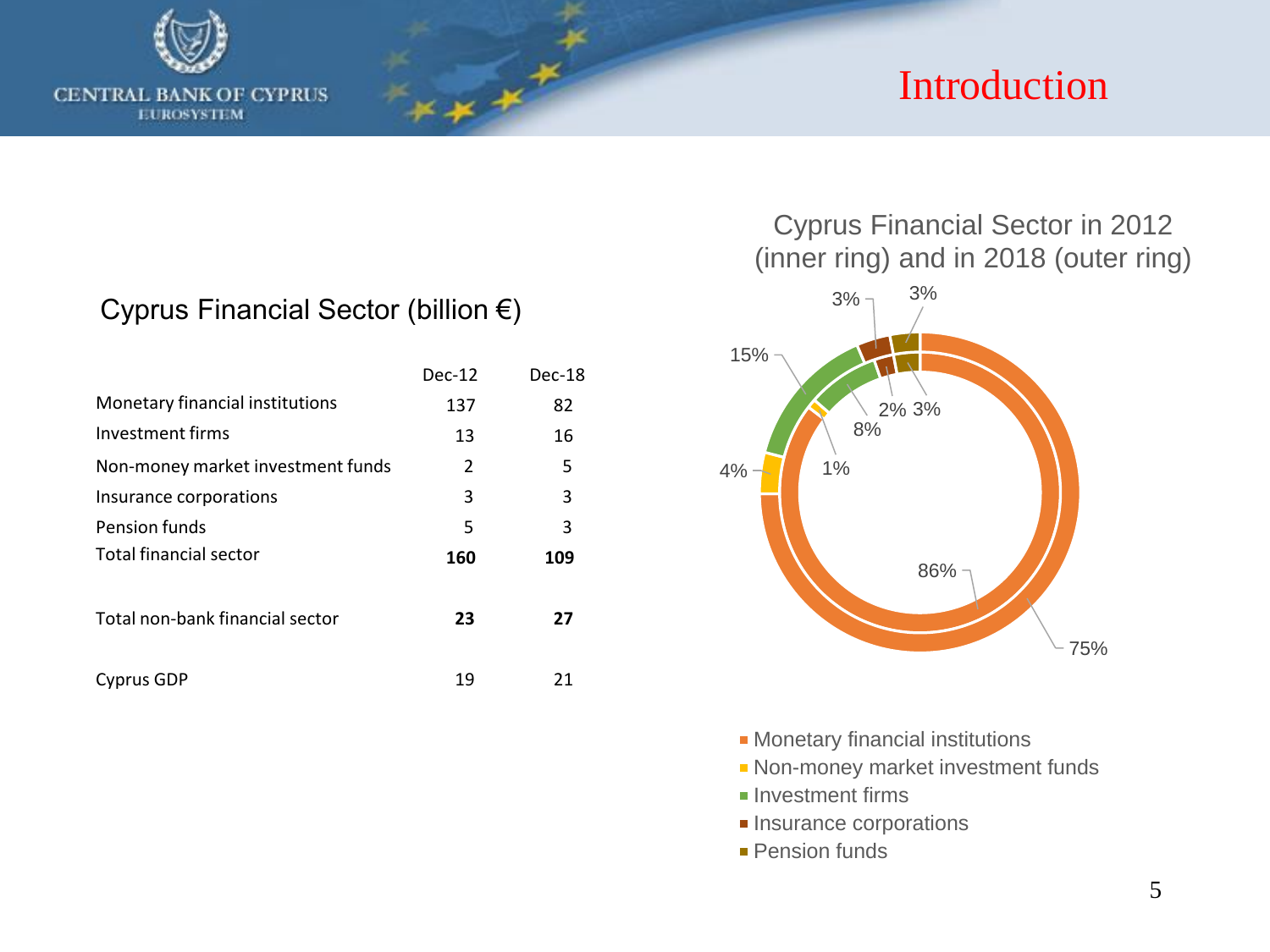

**OF CYPRUS CENTRAL BANK EUROSYSTEM** 

Sources of systemic risk from the non-bank financial sector

### 2. Sources of systemic risk from the non-bank financial sector

 $*$   $*$   $*$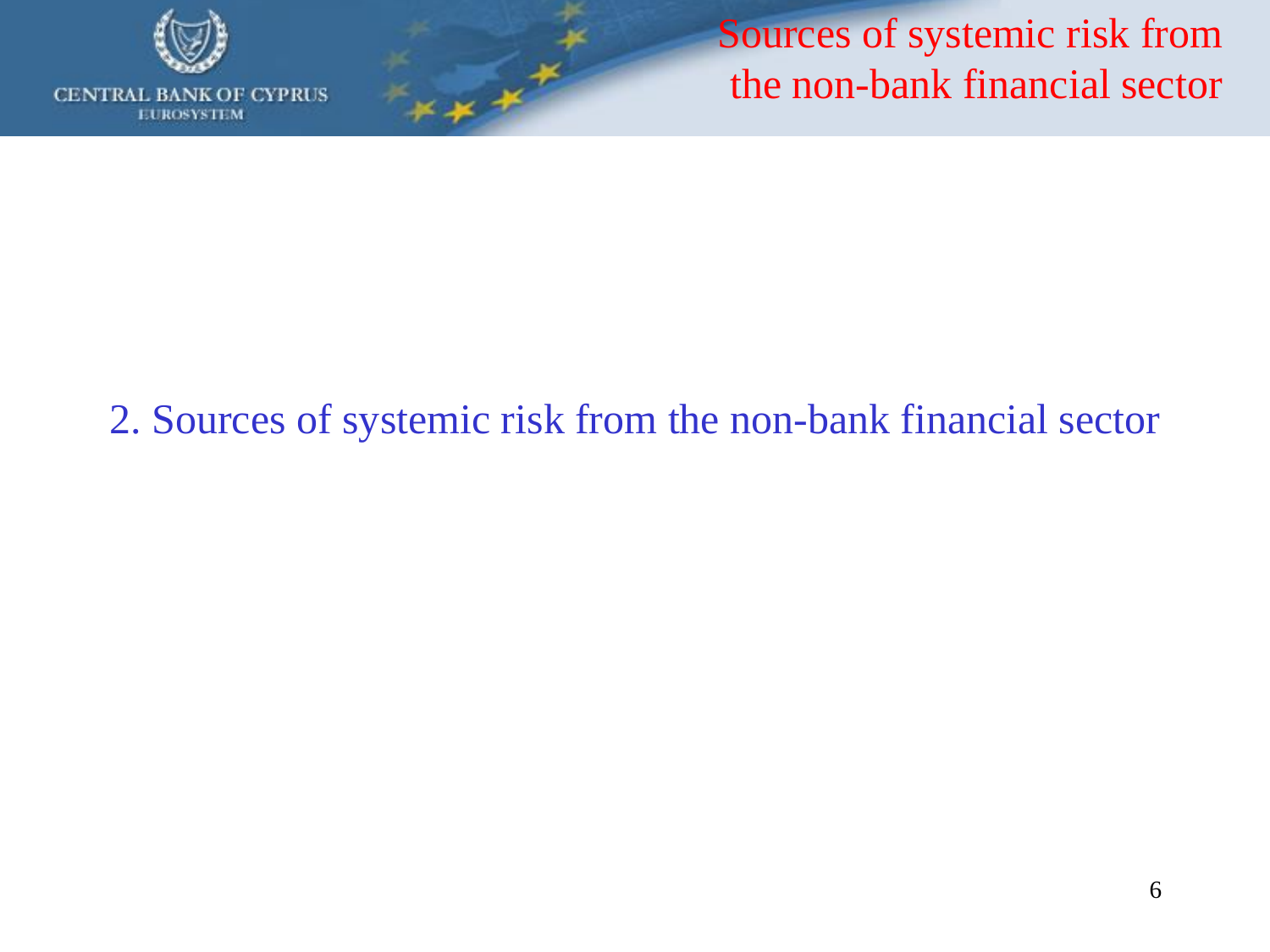

Sources of systemic risk from the non-bank financial sector

The financial system provides a range of critical services for the economy, such as:

- payments
- securities settlement
- clearing
- intermediating between savers and borrowers
- risk-sharing and insurance

**Entities and activities in the non-bank sector provide services for the financial system and the real economy and are interconnected with systemically important institutions and important markets.**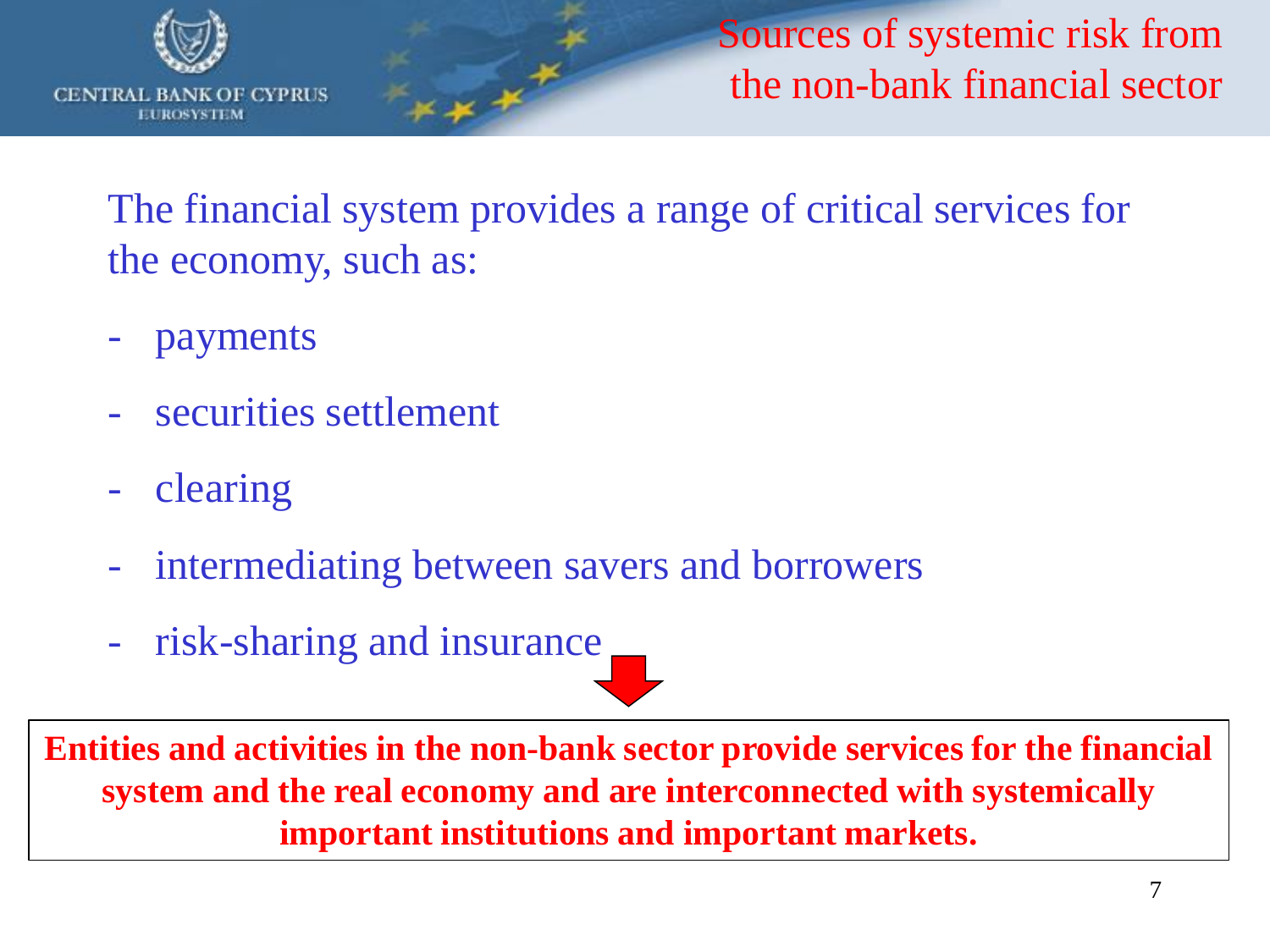

Sources of systemic risk from the non-bank financial sector

- Financial markets are made up of complex dynamic networks, which expand in good times but may break down in bad times.
- Most financial market infrastructures are systemically important.
- Reliance on less stable forms of funding and related mismatches between assets and liabilities can also occur in the investment funds industry.
- Insurance may also be systemically important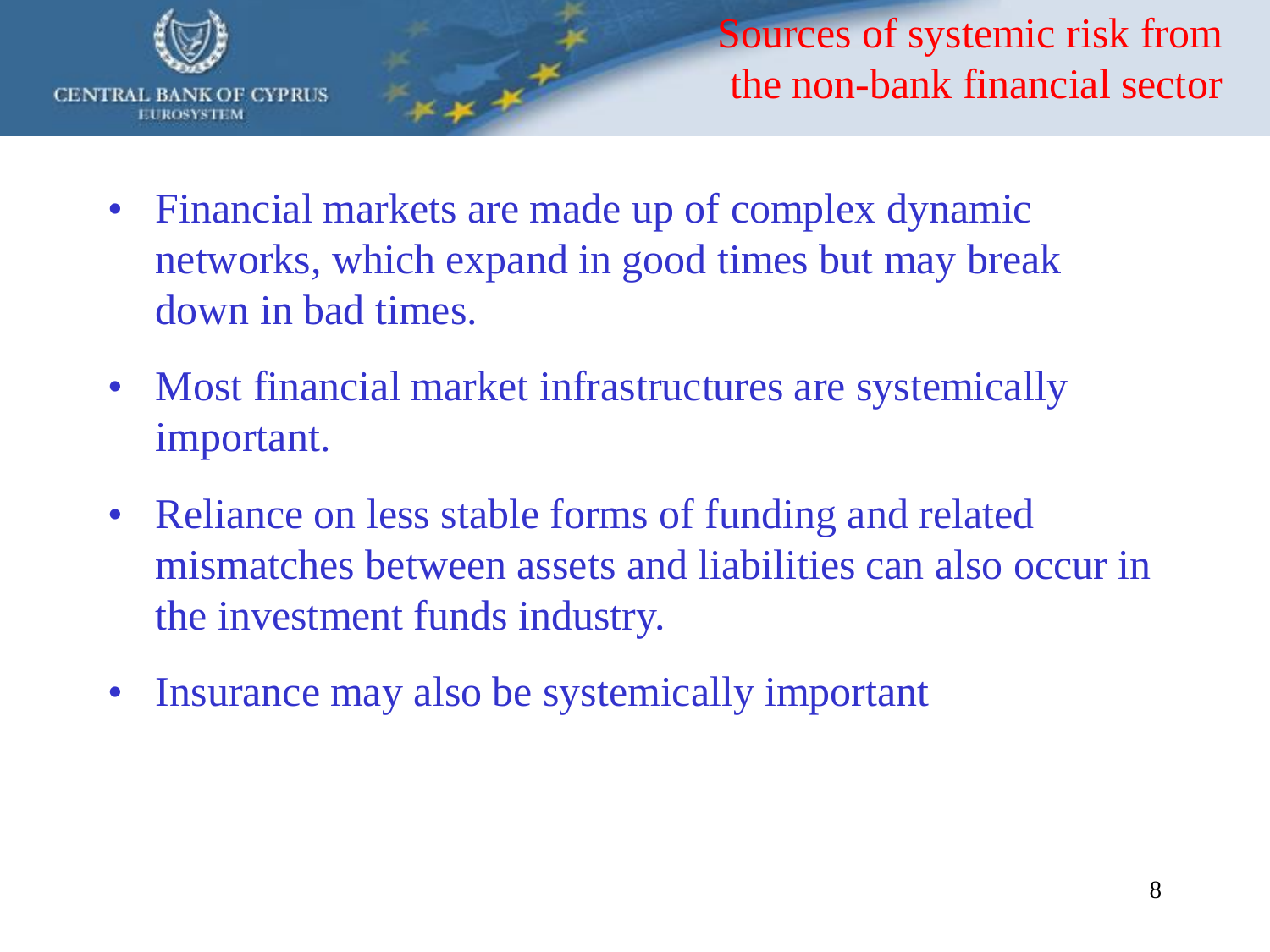

- Main risks and vulnerabilities identified in the non-bank financial system (ESRB, 2018):
	- Liquidity risk and risks associated with leverage among some types of investment funds.
	- Interconnectedness and the risk of contagion across sectors and within the non-bank system, including domestic and cross-border linkages.
	- Procyclicality, leverage, and liquidity risk created through the use of derivatives and securities financing transactions.

#### **The non bank sector is not immune to market failures, externalities and systemic risks.**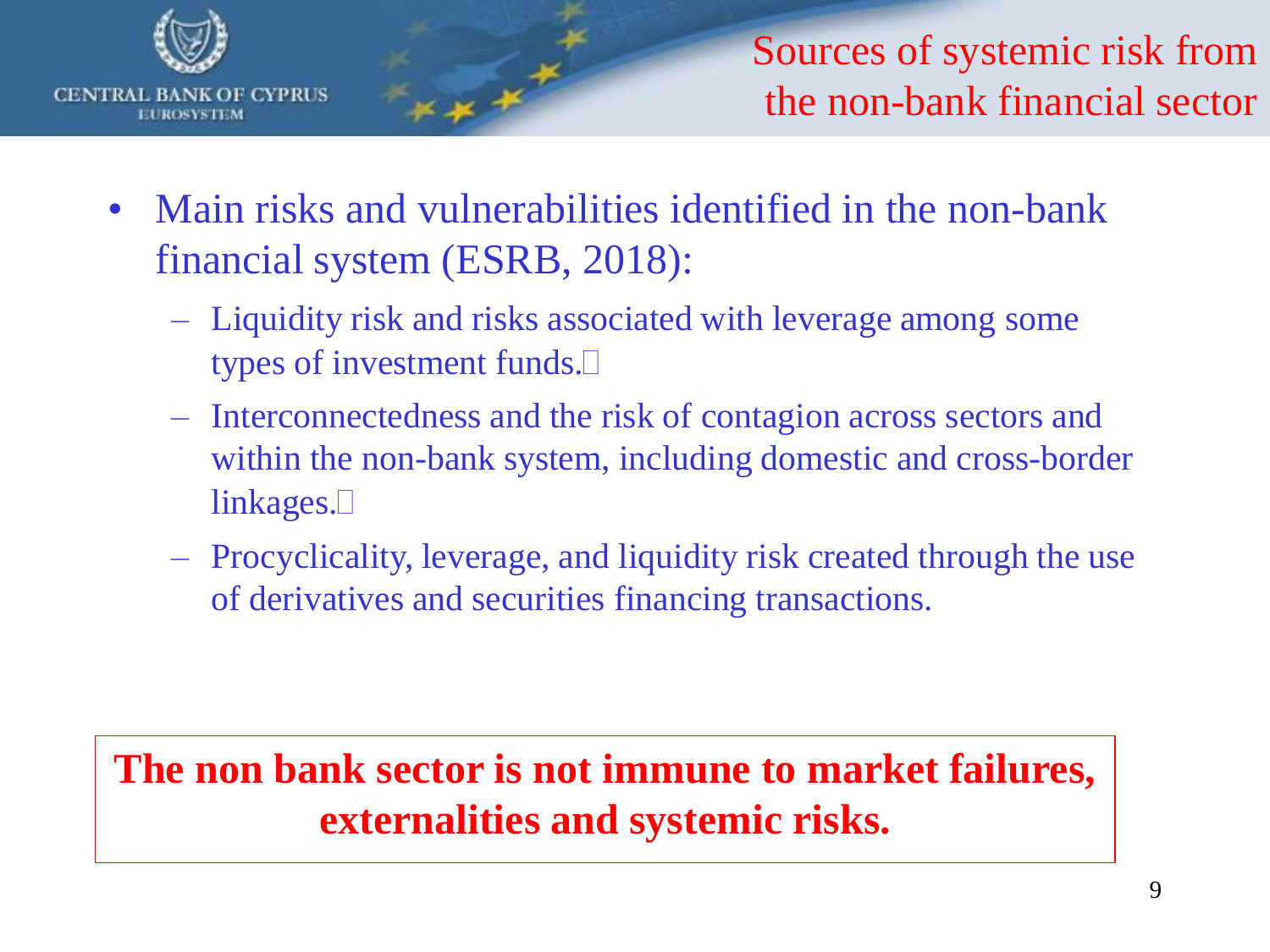

**OF CYPRUS CENTRAL BANK EUROSYSTEM** 

Policy options to address systemic risks from non-bank intermediation

### 3. Policy options to address systemic risks from non-bank intermediation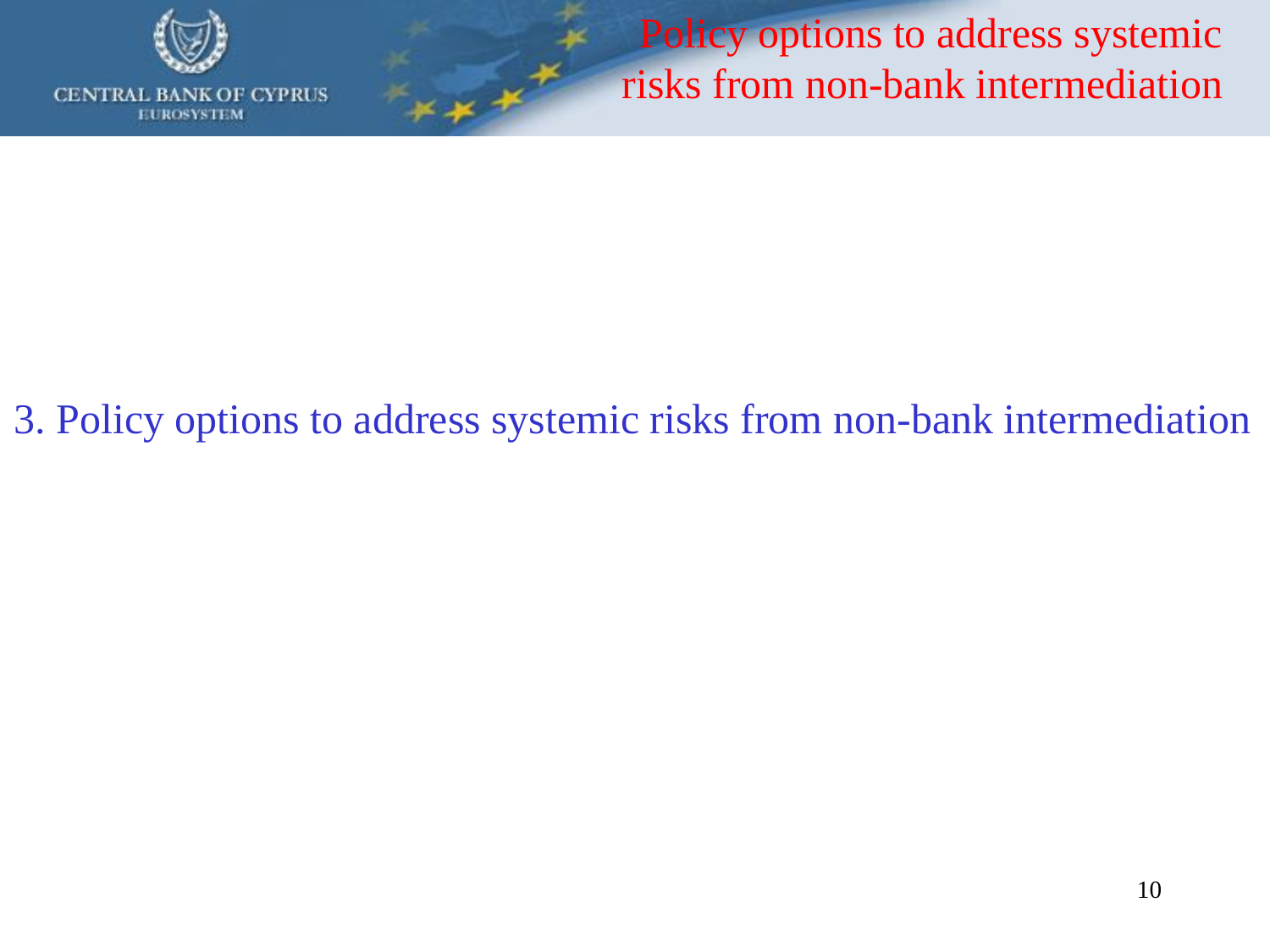

#### Policy options to address systemic risks from non-bank intermediation

| Instrument design for non-bank intermediation                              |                                                                                                                                                                                                                                                                                                                                   |                                                                                                                                                                                                                                       |                                                                                                                                                                                                                                  |                                                                          |                                                                                               |  |  |
|----------------------------------------------------------------------------|-----------------------------------------------------------------------------------------------------------------------------------------------------------------------------------------------------------------------------------------------------------------------------------------------------------------------------------|---------------------------------------------------------------------------------------------------------------------------------------------------------------------------------------------------------------------------------------|----------------------------------------------------------------------------------------------------------------------------------------------------------------------------------------------------------------------------------|--------------------------------------------------------------------------|-----------------------------------------------------------------------------------------------|--|--|
|                                                                            | Lenders<br><b>End borrowers</b><br>(financial system)<br>(real economy)                                                                                                                                                                                                                                                           |                                                                                                                                                                                                                                       |                                                                                                                                                                                                                                  |                                                                          |                                                                                               |  |  |
|                                                                            | <b>Excessive leverage</b>                                                                                                                                                                                                                                                                                                         | <b>Credit growth</b>                                                                                                                                                                                                                  | <b>Excessive maturity/</b><br>liquidity mismatch and<br>market illiquidity                                                                                                                                                       | Interconnectedness/<br>contagion                                         | Misaligned<br>incentives                                                                      |  |  |
| <b>Entity-based</b><br>Examples of<br>Instruments<br><b>Activity-based</b> | Limits on bank debt for<br>households or corporates<br>Limits on total debt for<br>households or corporates<br>(e.g. caps on LTI/ debt to<br>EBITDA)<br>Limits on mortgage/leverage<br>finance transactions (e.g. LTV<br>caps, caps on leveraged<br>loans), independent of the type<br>of lender (e.g. bank or non-<br>bank loan) | Capital/ leverage requirements<br>by type of lender<br>(possibly time-varying)<br>Minimum or countercyclical<br>margin and haircut<br>requirements that apply to both<br>centrally cleared and non-<br>centrally cleared transactions | Requirements related to maturity<br>/ liquidity mismatch by type of<br>lender (e.g. limits)<br>Instruments for increasing the<br>resilience against large outflows<br>(including redemption fees and<br>gates where appropriate) | Large exposure<br>restrictions<br><b>Diversification</b><br>requirements | Systemic risk<br>surcharges<br><b>Recovery and</b><br>resolution tools<br>(RRPS) <sup>1</sup> |  |  |

<sup>1)</sup> While these measures are not strictly speaking of a macroprudential nature they typically have a macroprudential dimension which is reflected in their systemic wide stabilising effects.

Source: Macroprudential policy beyond banking: An ESRB strategy paper (July 2016)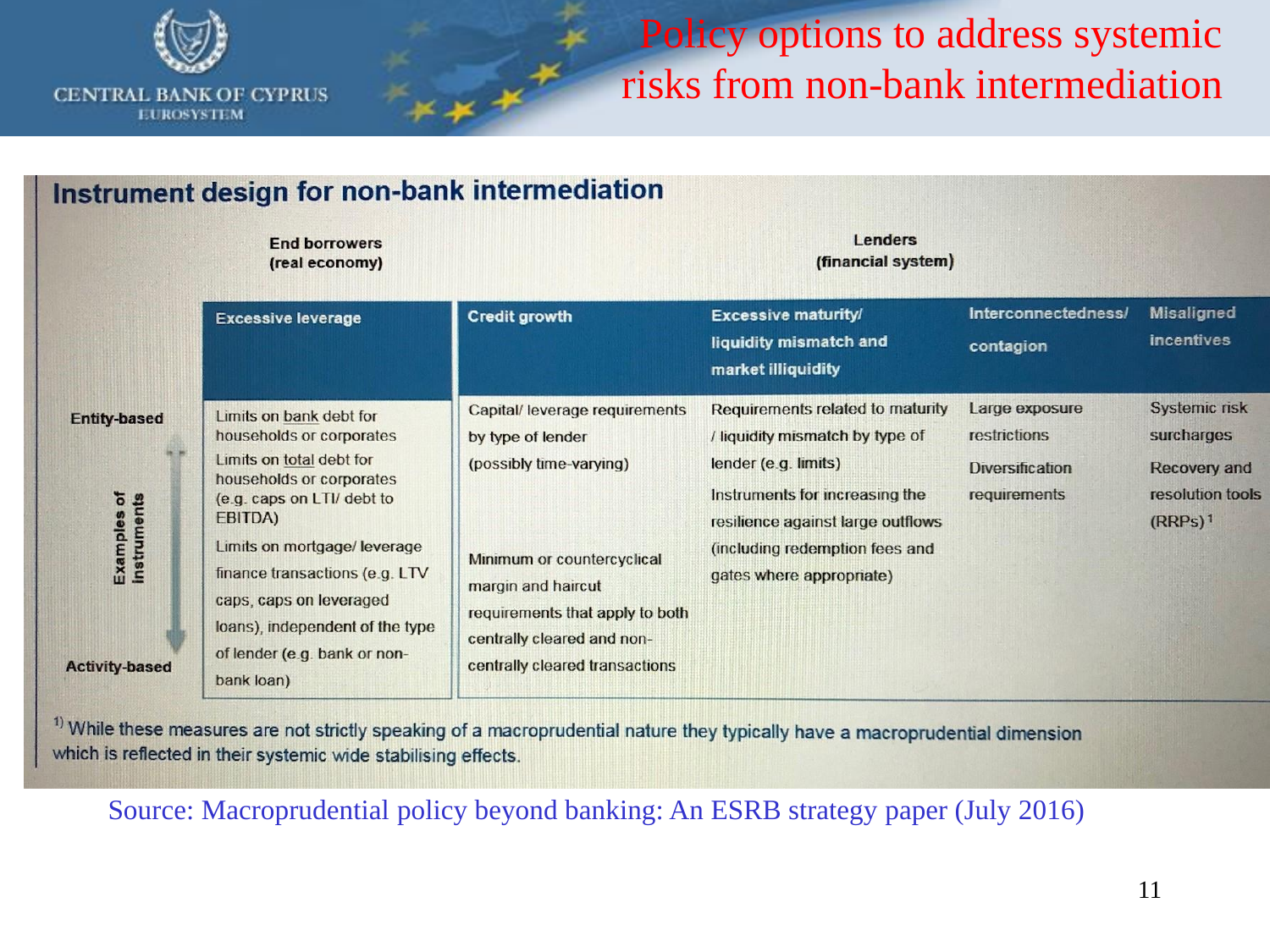

Policy options to address systemic risks from non-bank intermediation

- Macroprudential instruments that apply to both lenders and borrowers, targeting entities and activities:
	- All forms of credit can contribute to credit booms and busts.
	- Currently, macroprudential tools are mainly applied to bank credit. However, certain macrorudential instruments, such as the LTV and the DSTI, can easily be applied to non-bank activities.
- Restrictions on large exposures, add-ons for systemically important institutions:
	- The Central Bank of Cyprus, in addition to the designation of 5 credit institutions as Other Systemically Important institutions (D-SIBs), designated 5 investment firms as Other Systemically Important institutions.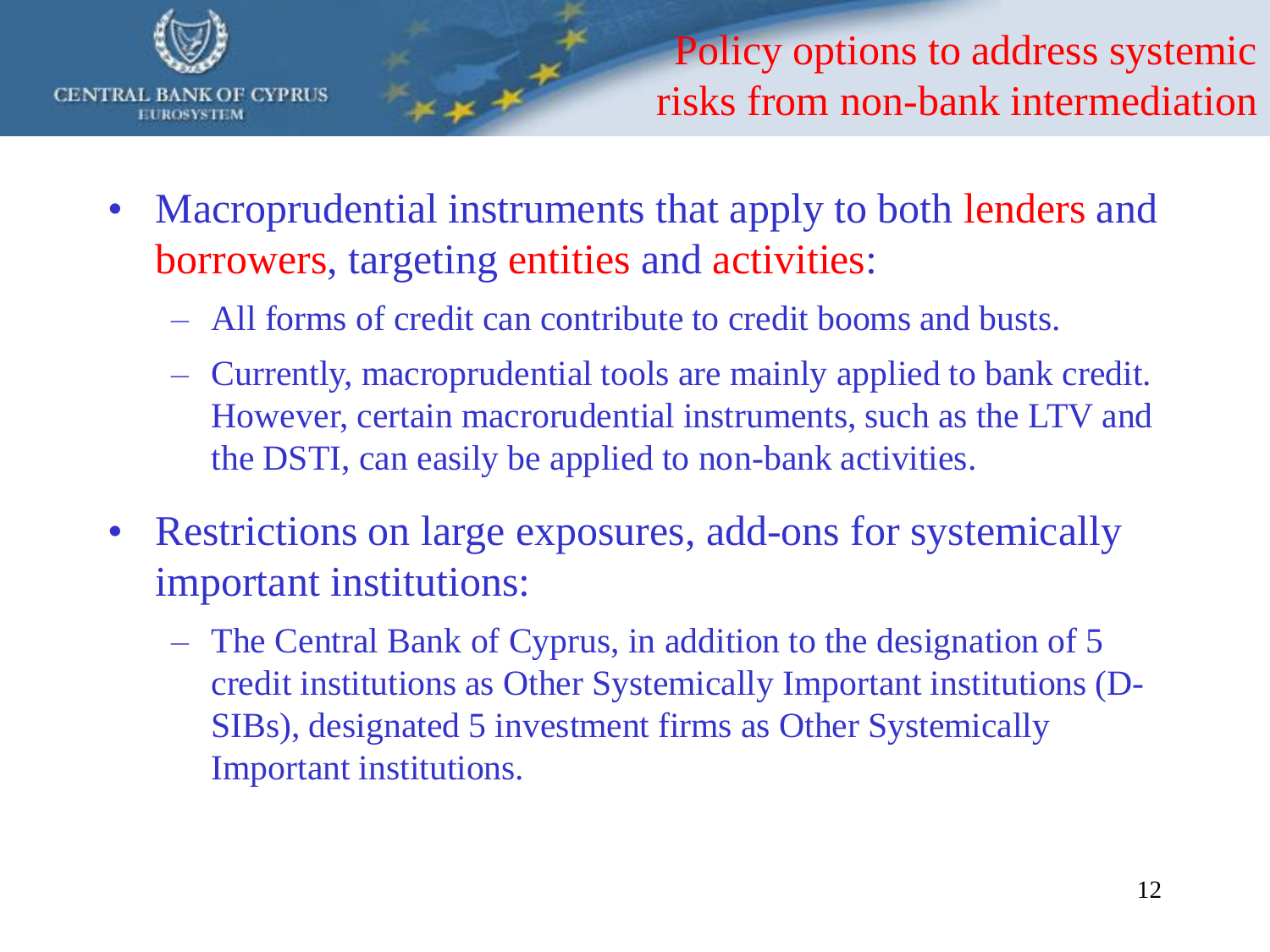

Policy options to address systemic risks from non-bank intermediation

- Margin and haircut requirements for derivatives (ESRB, 2017):
	- Margin and haircut practices can exacerbate systemic risks, by contributing to the build-up of excessive leverage in the financial system during upswings and deleveraging during downswings.
	- While regulatory requirements consider procyclicality risks, there is no explicit mandate for the use of margins and haircuts to meet macroprudential objective.
- The move to a more market-based financial system, underscores the need for a broader set of macroprudential instruments (ESRB, 2016).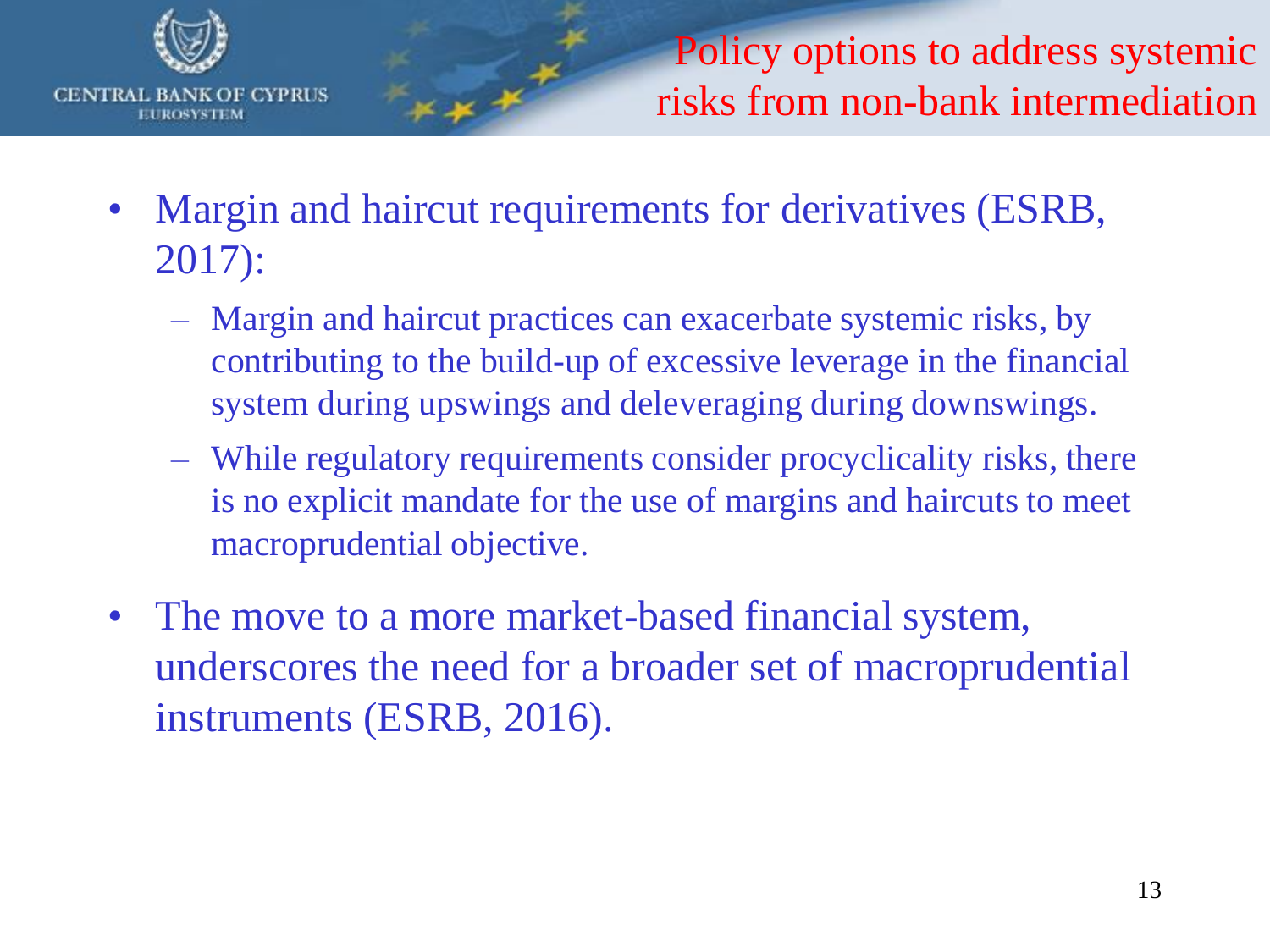

Policy options to address systemic risks from non-bank intermediation

- Macroprudential instruments to address financial stability risks beyond the banking sector should be part of a wider macroprudential policy strategy (ESRB, 2016).
- Recent legislative changes and current policy discussions suggest a gradual evolution towards a more holistic approach to addressing systemic risk.
- Recent policy initiatives at the EU and the international level created a more comprehensive approach towards nonbanking institutions.



Further strengthening of the macroprudential toolkit is warranted.